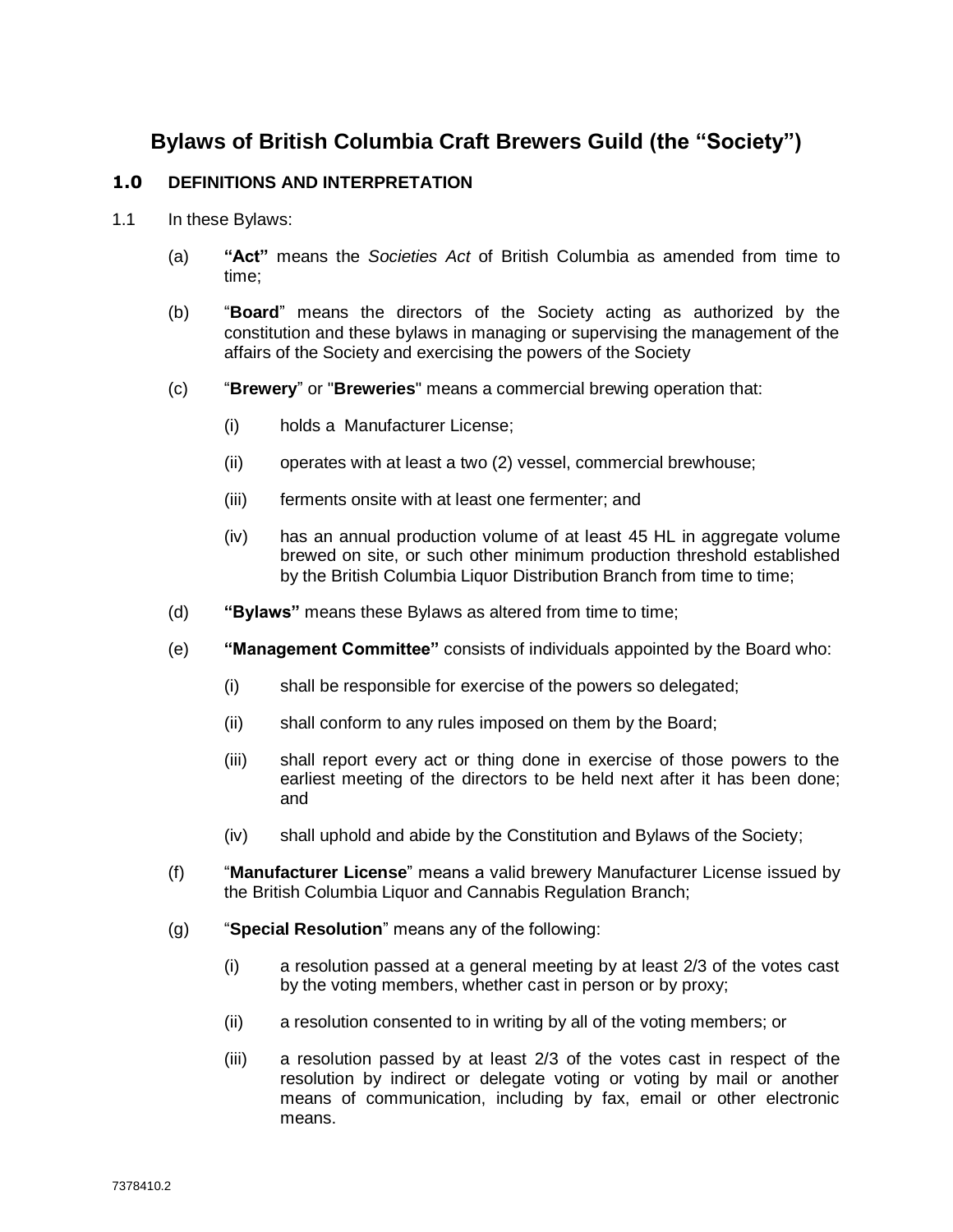- 1.2 The definitions in the Act apply to these Bylaws.
- 1.3 If there is a conflict between these Bylaws and the Act or the regulations under the Act, the Act or the regulations, as the case may be, prevail.
- 1.4 Words importing the singular include the plural and vice versa; and words importing a person include a person of any gender and a corporation.

### **2.0 CHARITABLE PURPOSES**

- 2.1 The purposes of the Society shall be carried out without pecuniary gain to its members and no dividends shall be declared or paid; any profits or accretions to the Society shall be used in the promotion of the purposes of the Society.
- 2.2 On the winding up or dissolution of the Society, the assets remaining after the payment of all costs, charges and expenses properly incurred in the winding up, including the remuneration of a liquidator, and after payment to employees of the Society of any arrears of salaries or wages, and after the payment of any other debts of the Society, shall be paid, transferred or delivered pro rata to the members of the Society.

#### **3.0 MEMBERS**

- 3.1 The members of the Society are those Breweries who were members at the time these Bylaws became effective, and those persons who subsequently have become members in accordance with these Bylaws and, in either case, have not ceased to be members, but for greater certainty, Breweries who were members at the time these Bylaws became effective will not cease to be members hereinafter solely as result of no longer meeting the requirements of Section 3.2;
- 3.2 Membership in the Society shall be restricted to Breweries that:
	- (a) hold a Manufacturer Licence;
	- (b) produce less than 200,000 HL annually, worldwide, including affiliated and associated companies;
	- (c) are at least 51% BC owned; and
	- (d) have an annual production of contract-brewed beer, whether manufactured onsite for third parties, associates or affiliates, or brewed off-site by one of these parties for the Brewery, that does not constitute more than 50% of the Brewery's annual production.
- 3.3 A Brewery may apply to the Board for membership in the Society, and if the Brewery meets the criteria set out in Section 3.2 hereof and the Board believes that the Brewery aligns with the values of the Society, including those set out in the Constitution, and will not now or hereinafter bring discredit on the Society, cause discord within the membership, or bring the British Columbia craft beer industry into disrepute, then that Brewery shall become a member of the Society on the Board's acceptance of the application.
- 3.4 Every member shall uphold the constitution and comply with these Bylaws.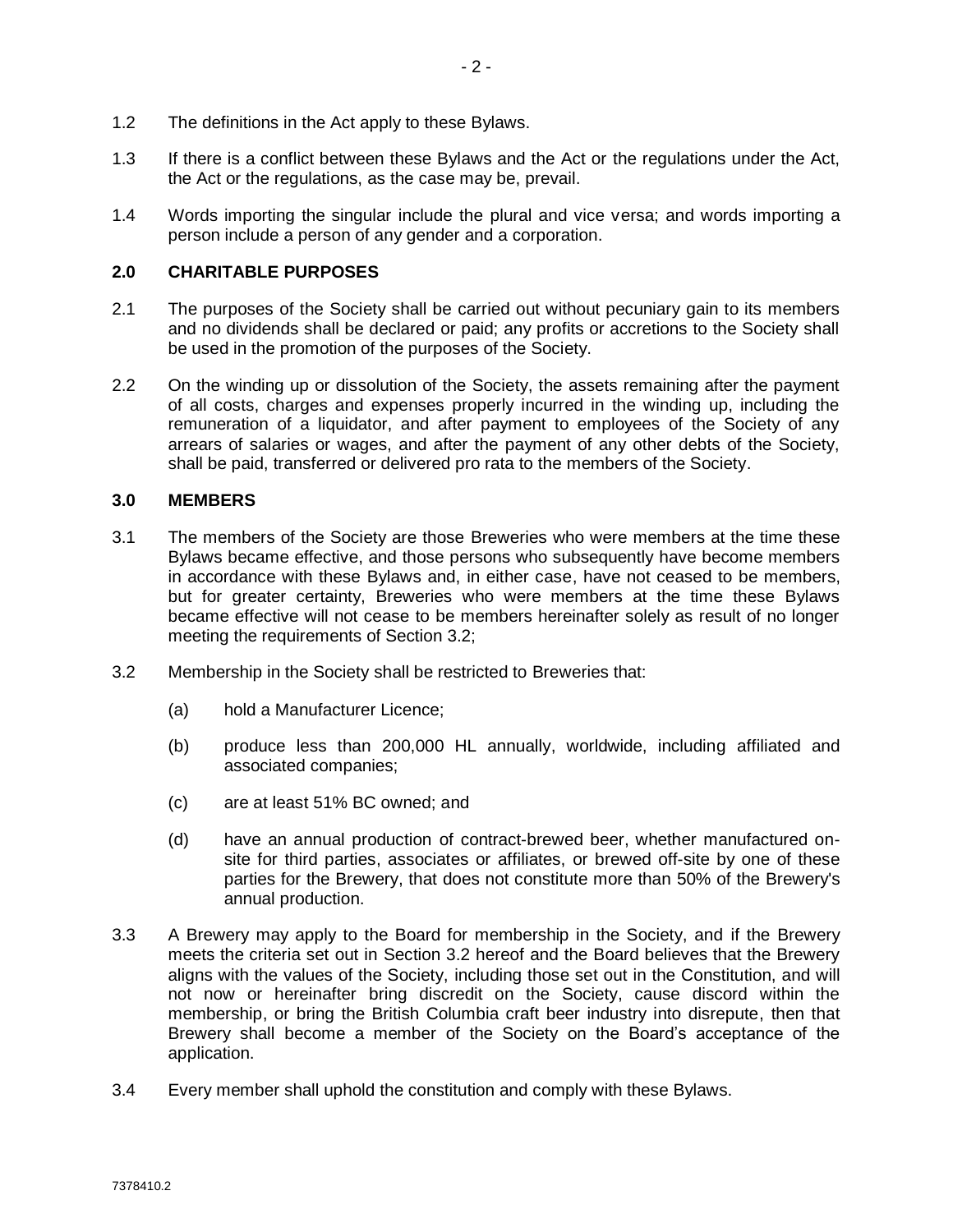- 3.5 The amount of the annual membership dues, if any, must be determined by the Board.
- 3.6 Every member, except a member not in good standing, is a voting member.
- 3.7 A member is not in good standing if the member fails to pay the member's annual membership dues, if any, or any other subscription or debt due and owing by him to the Society, and the member is not in good standing for so long as those dues remain unpaid.
- 3.8 A member who is not in good standing:
	- (a) may not vote at a general meeting, and
	- (b) is deemed not to be a voting member for the purpose of consenting to a resolution of the voting members.
- 3.9 A person shall cease to be a member of the Society:
	- (a) upon the delivery of written resignation by the member to the Secretary of the Society;
	- (b) on dissolution;
	- (c) on being expelled in accordance with the bylaws,
	- (d) upon the member's contravention of the Society's Constitution or Bylaws;
	- (e) upon termination the Member's membership by the Board; or
	- (f) on having been a member not in good standing for 6 consecutive months.
- 3.10 If, in the opinion of and after due consideration by the Board, a Member, or any of a Member's owners, operators, directors or employees conduct themselves in such a manner as to bring discredit on the Society, cause discord within the membership, bring the British Columbia craft beer industry into disrepute, or that is not aligned with or does not uphold the values of the Society, including those contained in the Constitution, that Member may be asked to resign. If, after a resignation request is made, a Member refuses to resign then the Board may terminate that Member's membership in a manner consistent with Section 3.11 of these bylaws.
- 3.11 No Member shall have his membership terminated under Section 3.10 of these Bylaws without first having been given the opportunity to be heard by the Board. Before the membership of a Member may be terminated that Member shall receive at least seven days' notice in writing of the date, time and location of a meeting of the Board at which he may be heard. Such notice shall contain a statement of the reasons alleged for termination of membership.
- 3.12 A member may be expelled by a Special Resolution of the members or by Special Resolution of the Board.
- 3.13 The notice of a Special Resolution for expulsion shall be accompanied by a brief statement of the reason or reasons for the proposed expulsion.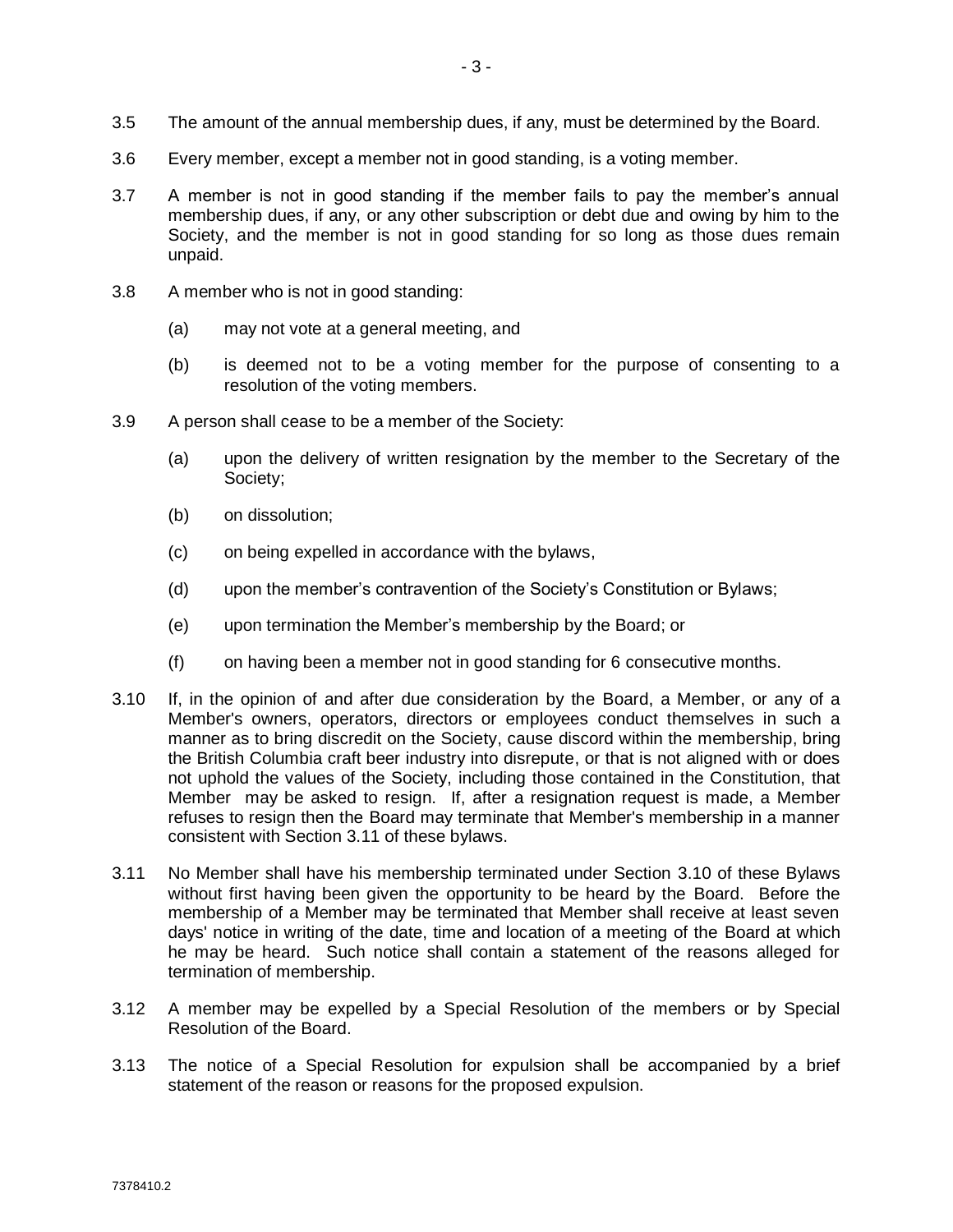#### **4.0 MEETINGS OF MEMBERS**

- 4.1 General meetings of the Society must be held at the time and place the Board determines.
- 4.2 Written notice of the date, time and location of a general meeting must be sent to every member at least 14 days before the meeting but not more than 60 days before the meeting. "Written" means any mode of representing or reproducing words in written form, including printing, lithography, typewriting, photography, electronic mail, and fax.
- 4.3 At a general meeting, the following business is ordinary business:
	- (a) adoption of rules of order;
	- (b) consideration of any financial statements of the Society presented to the meeting;
	- (c) consideration of the reports, if any, of the directors or auditor;
	- (d) election or appointment of directors;
	- (e) appointment of an auditor, if any;
	- (f) business arising out of a report of the directors not requiring the passing of a Special Resolution.
- 4.4 A notice of a general meeting must state the nature of any business, other than ordinary business, to be transacted at the meeting.
- 4.5 The following individual is entitled to preside as the chair of a general meeting:
	- (a) the individual, if any, appointed by the Board to preside as the chair;
	- (b) if the Board has not appointed an individual to preside as the chair or the individual appointed by the Board is unable to preside as the chair:
	- (c) the president,
	- (d) the vice-president, if the president is unable to preside as the chair, or
	- (e) one of the other directors present at the meeting, if both the president and vicepresident are unable to preside as the chair.
- 4.6 If there is no individual entitled under these Bylaws who is able to preside as the chair of a general meeting within 15 minutes from the time set for holding the meeting, the voting members who are present must elect an individual present at the meeting to preside as the chair.
- 4.7 Business, other than the election of the chair of the meeting and the adjournment or termination of the meeting, must not be transacted at a general meeting unless a quorum of voting members is present.
- 4.8 The quorum for the transaction of business at a general meeting is 3 voting members.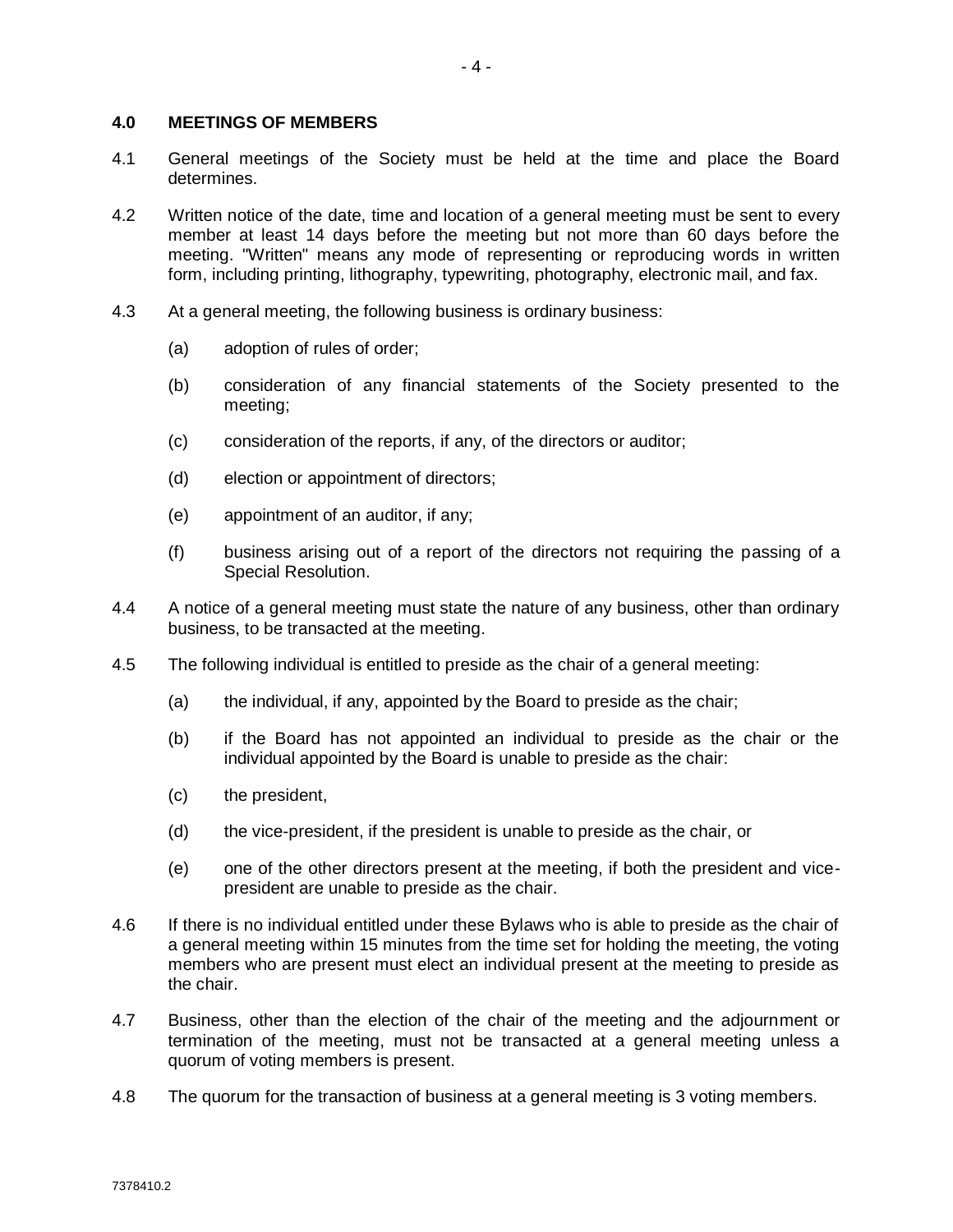- 4.9 If, within 30 minutes from the time set for holding a general meeting, a quorum of voting members is not present,
	- (a) in the case of a meeting convened on the requisition of members, the meeting is terminated, and
	- (b) in any other case, the meeting stands adjourned to the same day in the next week, at the same time and place, and if, at the continuation of the adjourned meeting, a quorum is not present within 30 minutes from the time set for holding the continuation of the adjourned meeting, the voting members who are present constitute a quorum for that meeting.
- 4.10 If, at any time during a general meeting, there ceases to be a quorum of voting members present, business then in progress must be suspended until there is a quorum present or until the meeting is adjourned or terminated.
- 4.11 The chair of a general meeting may adjourn the meeting from time to time and from place to place, but no business may be transacted at the continuation of the adjourned meeting other than business left unfinished at the adjourned meeting.
- 4.12 It is not necessary to give notice of a continuation of an adjourned general meeting or of the business to be transacted at a continuation of an adjourned general meeting except that, when a general meeting is adjourned for 30 days or more, notice of the continuation of the adjourned meeting must be given.
- 4.13 The order of business at a general meeting is as follows:
	- (a) elect an individual to chair the meeting, if necessary;
	- (b) determine that there is a quorum;
	- (c) approve the agenda;
	- (d) approve the minutes from the last general meeting;
	- (e) deal with unfinished business from the last general meeting;
	- $(f)$  if the meeting is an annual general meeting:
		- (i) receive the directors' report on the financial statements of the Society for the previous financial year, and the auditor's report, if any, on those statements;
		- (ii) receive any other reports of directors' activities and decisions since the previous annual general meeting;
		- (iii) elect or appoint directors, as needed;
		- (iv) appoint an auditor, if any;
	- (g) deal with new business, including any matters about which notice has been given to the members in the notice of meeting; and
	- (h) terminate the meeting.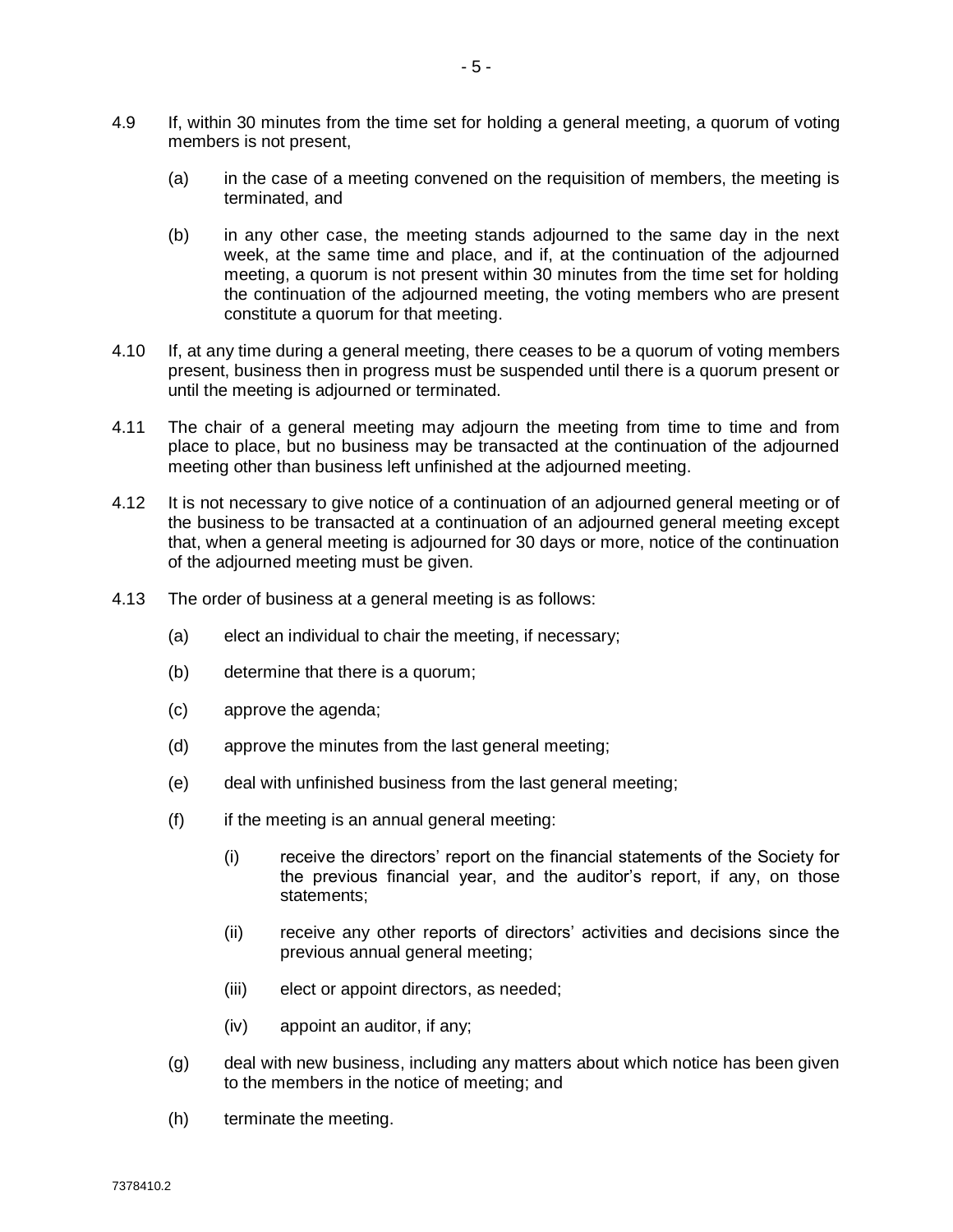- 4.15 Voting at a general meeting may also be by indirect or delegate voting or voting by mail or another means of communication, including by fax, email or other electronic means.
- 4.16 No resolution proposed at a meeting need be seconded and the chairperson of a meeting may move or propose a resolution.
- 4.17 In the case of an equality of votes the chairperson shall not have a second or casting vote in addition to the vote to which he or she may be entitled as a member and the proposed resolution shall not pass.
- 4.18 A corporate member may vote by its authorized representative who is entitled to speak and vote, and in all other respects exercise the rights of a member and that representative shall be reckoned as a member for all purposes with respect to a meeting of the Society.
- 4.19 The chair of a general meeting must announce the outcome of each vote and that outcome must be recorded in the minutes of the meeting.
- 4.20 Voting by proxy is permitted, unless restricted by the Board prior to the general meeting. A proxy holder is not required to be a member of the Society.
- 4.21 A matter to be decided at a general meeting must be decided by ordinary resolution unless the matter is required by the Act or these Bylaws to be decided by Special Resolution or by another resolution having a higher voting threshold than the threshold for an ordinary resolution.

#### **5.0 DIRECTORS**

- 5.1 The Society must have seven directors. The Board will consist of:
	- (a) a minimum of two directors who are owners, operators, directors or employees of a member Brewery that produces over 10,000 HL of beer per year; and
	- (b) a minimum of two directors who are owners, operators, directors, or employees of a member Brewery that produces under 9,999 HL of beer per year.
- 5.2 Each Director must:
	- (a) be either the owner, operator, director, or employee of a member Brewery that is in good standing;
	- (b) uphold and abide by the Constitution and Bylaws of the Society;
	- (c) not be the owner, operator, director or employee of a Brewery that produces more than 50% of their Brewery's annual production via contracting brewing, either on-site for third parties, affiliates or associates, or offsite by one of these parties for the Brewery.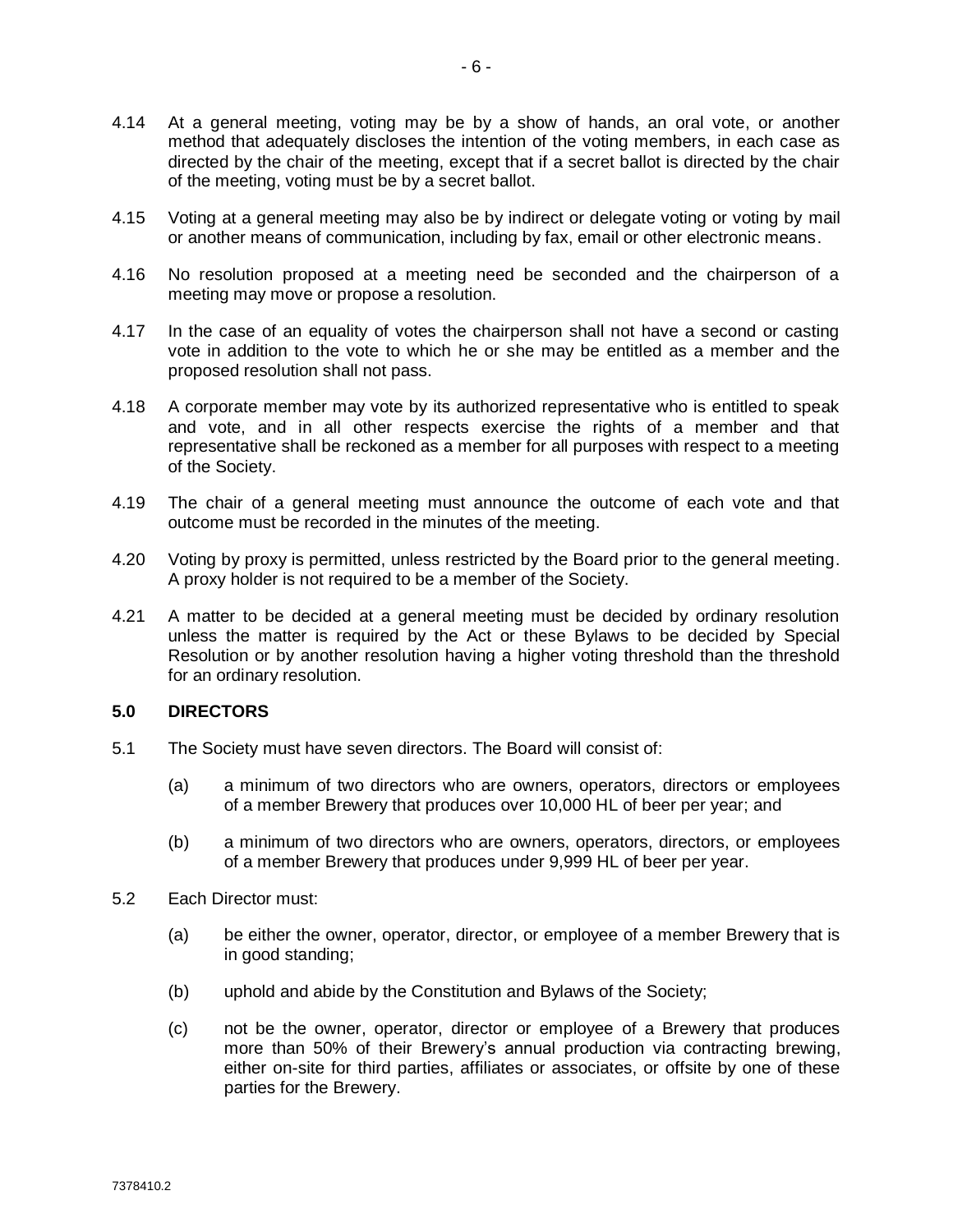- 5.3 No more than one Director from each Brewery can be appointed or elected to the Board at a time, and if the Brewery from which a Director is appointed or elected is affiliated, associated or shares ownership with another Brewery, these affiliated, associated or shared-ownership Breweries cannot concurrently have a Director on the Board, such that no group of affiliated, associated or shared-ownership Breweries can ever have more than one Director on the Board at any given time.
- 5.4 The term of office of a person elected as a Director shall be two years, unless otherwise determined by the Board in its discretion before the election of that person. For purposes of calculating the duration of the Director's term of office, the term shall be deemed to commence at the close of the annual general meeting at which such Director was elected and, unless terminated earlier, will end at the close of the annual general meeting in the year in which the Director's term expires.
- 5.5 At the expiry of a Director's two year term, those members entitled to vote for the election or appointment of Directors will, at an annual general meeting in the year in which the Director's term expires, elect or appoint the Board contemplated in Section 5.1 for two year terms. If no successor is elected the person previously elected or appointed continues to hold office.
- 5.6 The Board may, at any time, appoint a member as a director to fill a vacancy that arises on the Board as a result of the resignation, death or incapacity of a director during the director's term of office.
- 5.7 A director appointed by the Board to fill a vacancy ceases to be a director at the end of the unexpired portion of the term of office of the individual whose departure from office created the vacancy.
- 5.8 A person is not qualified to be a director of the Society if they are:
	- (a) not at least 18 years of age;
	- (b) found by any court, in Canada or elsewhere, to be incapable of managing the individual's own affairs;
	- (c) an undischarged bankrupt; or
	- (d) convicted in or out of British Columbia of an offence in connection with the promotion, formation or management of a corporation or unincorporated entity, or of an offence involving fraud, unless:
		- (i) the court orders otherwise;
		- (ii) 5 years have elapsed since the last to occur of:
			- (I) the expiration of the period set for suspension of the passing of sentence without a sentence having been passed;
			- (II) the imposition of a fine;
			- (III) the conclusion of the term of any imprisonment; and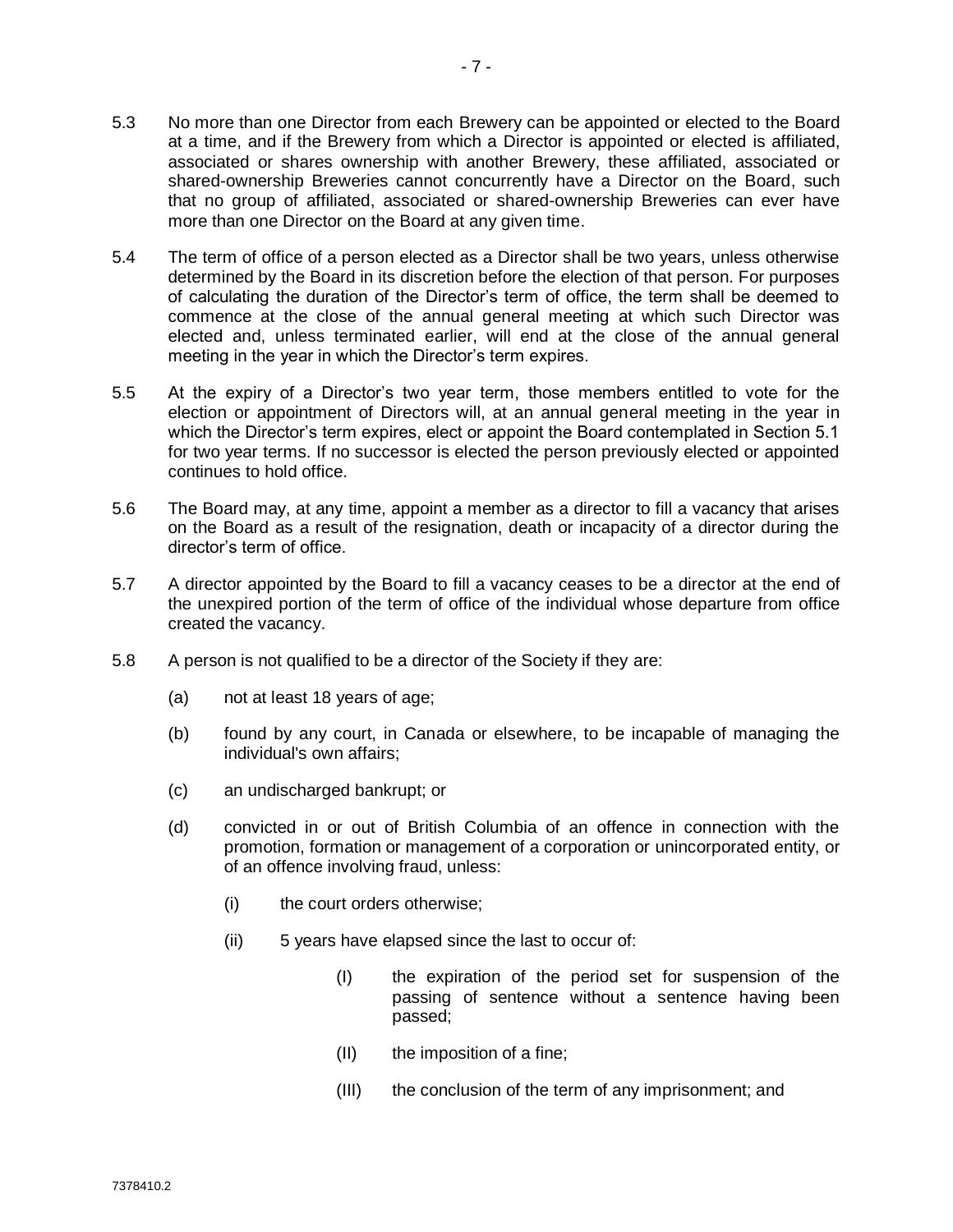- (IV) the conclusion of the term of any probation imposed; or
- (iii) a pardon was granted or issued, or a record suspension was ordered, under the Criminal Records Act (Canada) and the pardon or record suspension, as the case may be, has not been revoked or ceased to have effect.
- 5.9 The directors may regulate their meetings and proceedings as they think fit.
- 5.10 The accidental omission to give notice of a directors' meeting to a director, or the nonreceipt of a notice by a director, does not invalidate proceedings at the meeting.
- 5.11 The quorum for the transaction of business at a directors' meeting is a majority of the directors.
- 5.12 The directors may delegate any, but not all, of their powers to committees consisting of such director or directors as they think fit. The committees may include, but are not limited to the following:
	- (a) Membership Benefits;
	- (b) Tourism (specifically the BC Ale Trail);
	- (c) Retail Markets;
	- (d) Government Relations; and
	- (e) Members Education, Training & Best Practices.
- 5.13 A committee so formed in the exercise of the powers so delegated shall conform to any rules imposed on it by the directors, and shall report every act or thing done in exercise of those powers to the earliest meeting of the directors to be held next after it has been done.
- 5.14 A committee shall elect a chairperson of its meetings; but if no chairperson is elected, or if at a meeting the chairperson is not present within 30 minutes after the time appointed for holding the meeting, the directors present who are members of the committee shall choose one of their number to be chairperson of the meeting. Each director will be the chairperson of at least one committee during their term.
- 5.15 The members of a committee may meet and adjourn as they think proper.
- 5.16 Questions arising at a meeting of the directors or committee of directors shall be decided by a majority of votes.
- 5.17 In case of an equality of votes the chairperson does not have a second or casting vote.
- 5.18 No resolution proposed at a meeting of directors or committee of directors need be seconded and the chairperson of a meeting may move or propose a resolution.
- 5.19 A resolution in writing, signed by all of the directors and placed with the minutes of the directors is valid and effective as if regularly passed at a meeting of the directors.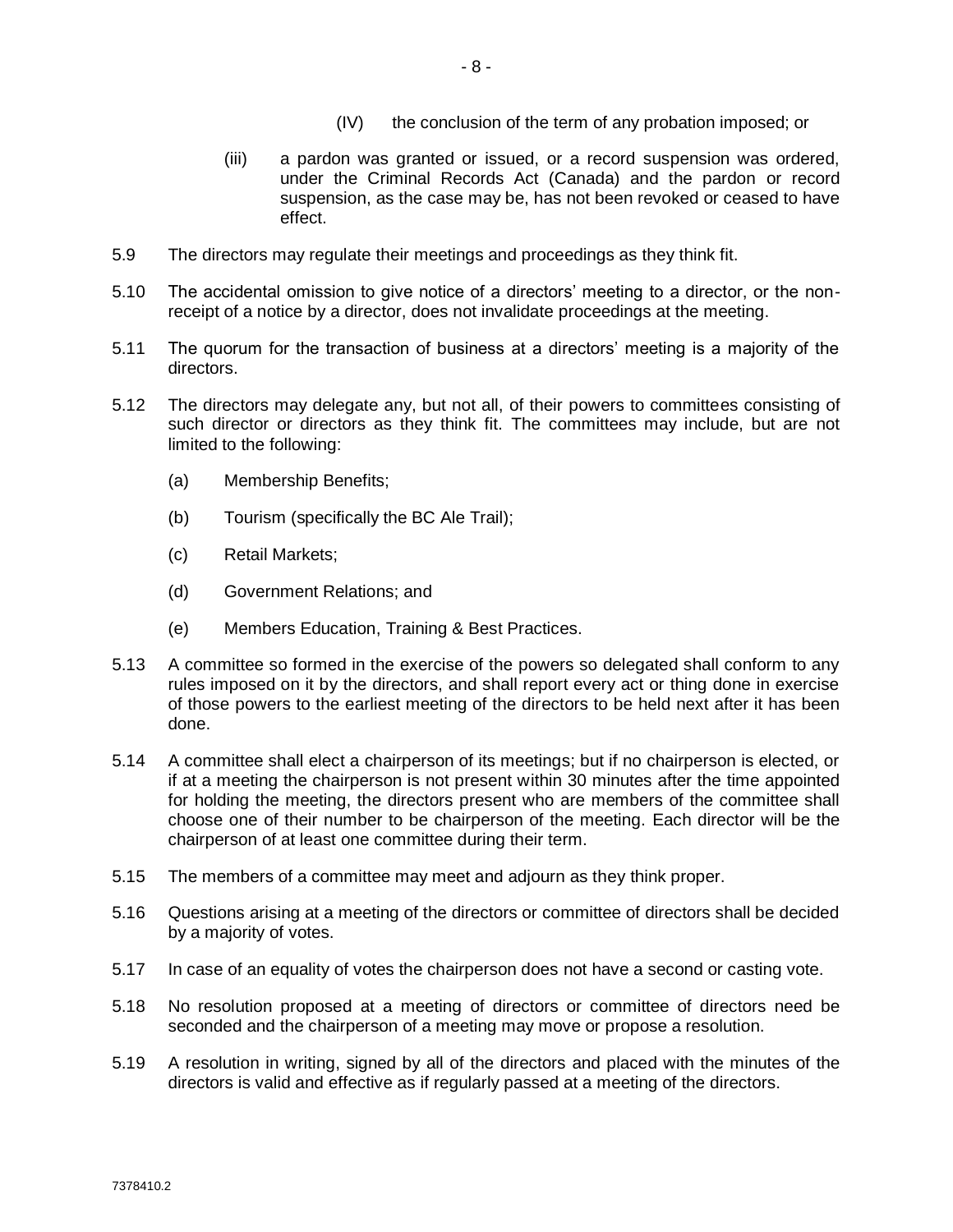#### **6.0 OFFICERS**

- 6.1 The officers of the Society shall be a President, Secretary and Treasurer together with the individuals occupying such other offices, if any, as the Board, in its discretion may create. The officers shall be elected by the directors from among themselves at the first meeting of the directors immediately following an annual general meeting and a director may hold more than one position. Officers will hold office until the first meeting of the directors held after the next following annual general meeting. A person may be removed as an officer by resolution of the directors.
- 6.2 The president is the chair of the Board and is responsible for supervising the other directors in the execution of their duties.
- 6.3 The secretary is responsible for doing, or making the necessary arrangements for, the following:
	- (a) issuing notices of general meetings and directors' meetings;
	- (b) taking minutes of general meetings and directors' meetings;
	- (c) keeping the records of the Society in accordance with the Act;
	- (d) conducting the correspondence of the Board;
	- (e) filing the annual report of the Society and making any other filings with the registrar under the Act.
- 6.4 In the absence of the secretary from a meeting, the Board must appoint another individual to act as secretary at the meeting.
- 6.5 The treasurer is responsible for doing, or making the necessary arrangements for, the following:
	- (a) receiving and banking monies collected from the members or other sources;
	- (b) keeping accounting records in respect of the Society's financial transactions;
	- (c) preparing the Society's financial statements;
	- (d) making the Society's filings respecting taxes.
- 6.6 The Society shall, to the full extent permitted by the Act, indemnify and hold harmless, every person now or hereafter serving as a director or senior manager of the Society and his or her heirs and legal representatives. Subject to the provisions of the Act, each director or senior manager of the Society shall be indemnified by the Society against expenses reasonably incurred by him or her in connection with any action, suit or proceeding to which he may be made a party by reason of his or her being or having been a director or senior manager of the Society, except in relation to matters as to which such reimbursement is prohibited by the Act.

#### **7.0 EXECUTIVE DIRECTOR AND STAFF**

7.1 The directors may appoint an executive director of the Society who shall not be a director, and the directors may fix the salary, benefits or remuneration and other terms of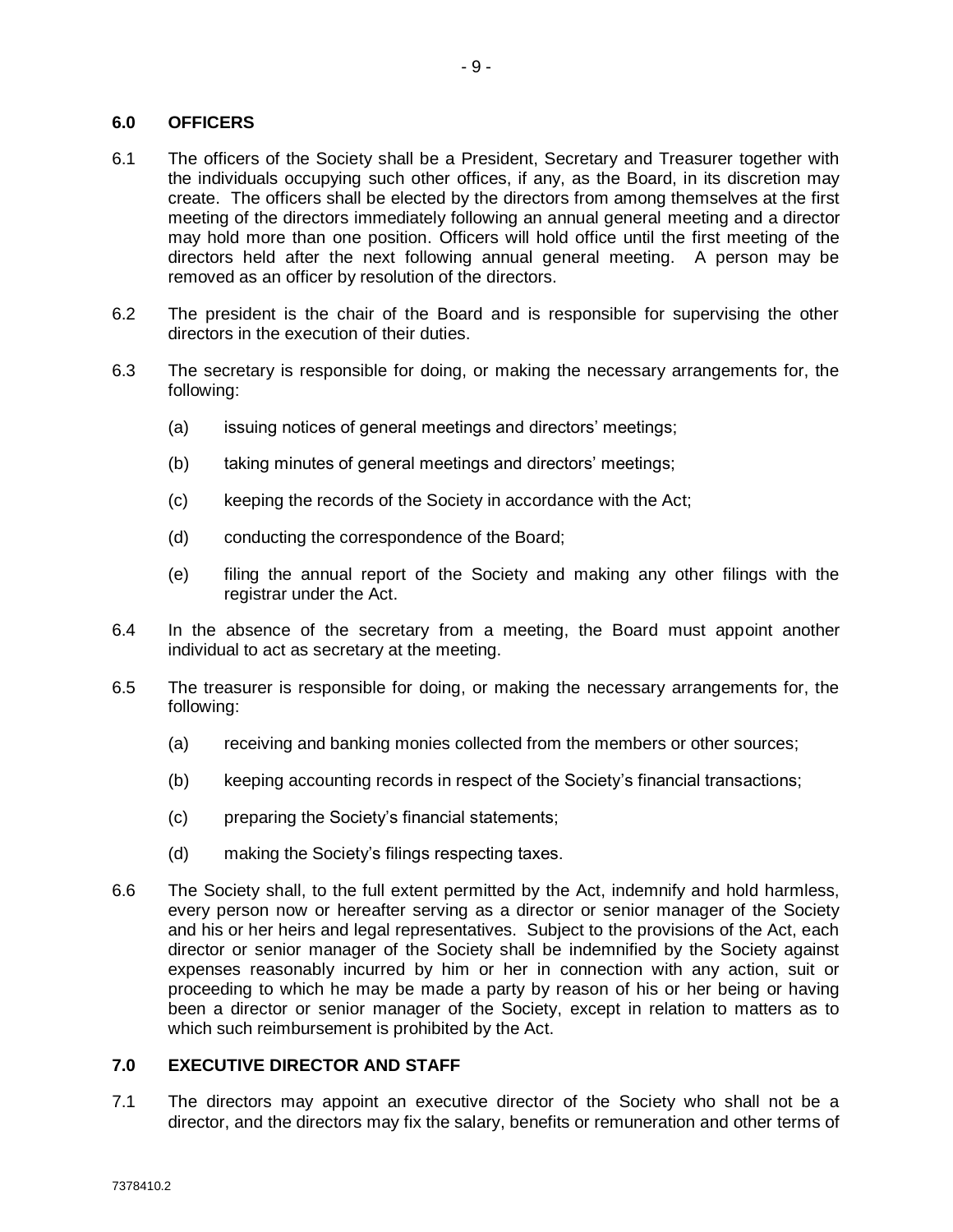employment of the executive director and define his/her duties and tenure of office or employment which, unless otherwise provided, shall be at the pleasure of the directors. The executive director, if any, shall report to the directors and/or the President of the Society.

7.2 From time to time, the directors may employ, or may delegate to the executive director, if any, the power to employ other employees of the Society, as they see fit.

## **8.0 MANAGEMENT COMMITTEE**

8.1 From time to time, for a term established by the Board, the Board may appoint nonmembers to the Management Committee to assist the directors with the management of the Society.

## **9.0 REMUNERATION OF DIRECTORS**

9.1 These Bylaws do not permit the Society to pay to a director remuneration for being a director, but the Society may, subject to the Act, pay remuneration to a director for services provided by the director to the Society in another capacity.

## **10.0 EXECUTION OF DOCUMENTS**

- 10.1 A document or instrument may be signed on behalf of the Society by the following persons:
	- (a) any two directors,
	- (b) such person or persons as the directors may from time to time by resolution appoint, and any such resolution may be general in its nature, or
	- (c) for the purpose of executing a certificate of incumbency or a true copy of any resolution or other document, any director or any other person as may be determined by the directors.

#### **11.0 BYLAWS & RECORDS**

- 11.1 On being admitted to membership, each member is entitled to and the Society shall give him, without charge, a copy of the Constitution and Bylaws of the Society.
- 11.2 A member may, on reasonable notice, inspect a record the Society is required to keep under Section 20(1) of the Act, subject to Section 10.3 of these Bylaws. A member may also, on reasonable notice and in accordance with Section 24(2)(a) of the Act, inspect a portion of a record specified in such section. A member may not inspect any other documents or records of the Society unless:
	- (a) A court orders otherwise; or
	- (b) The directors permit it by resolution.
- 11.3 A member may not inspect the following records of the Society:
	- (a) directors' minutes;
	- (b) consent resolutions; and